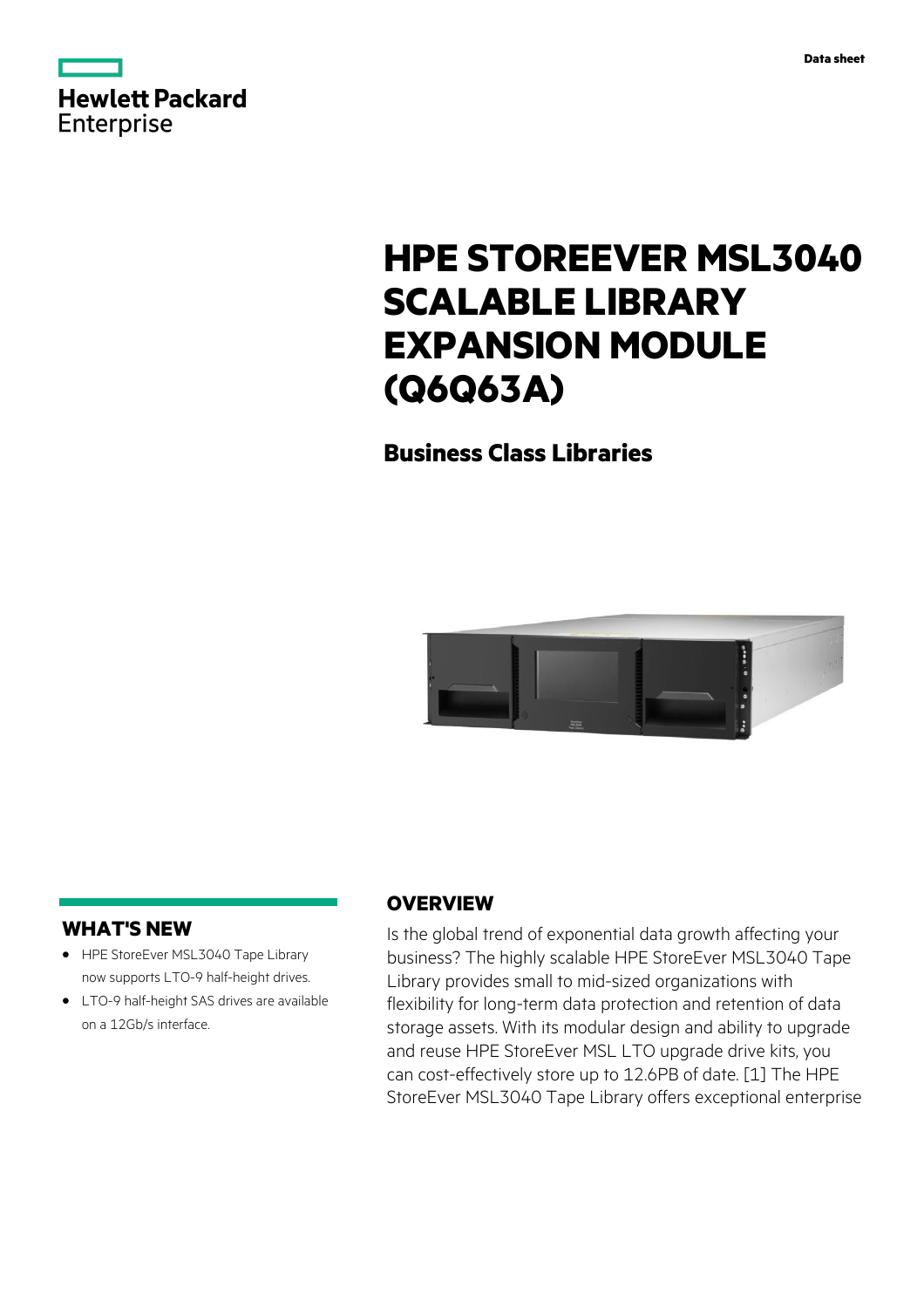features and functionality as standard providing advanced security features and reliability. It delivers a tape storage solution that addresses long-term data management challenges, while also providing an air-gapped, last line of defense solution against the threat of ransomware.

## **FEATURES**

#### **Highly Scalable for Greater Flexibility**

The HPE StoreEver MSL3040 Tape Library allows you to grow your storage capacity seamlessly with a single, scale-out architecture solution that addresses both your short-term and long-term storage needs.

Scale vertically from 40 to 280 cartridge slots to store up to 12.6PB in a single 19-inch rack simply adding additional modules to boost performance and capacity without the need to invest in a whole new library.

Add between 1 and 21 LTO-9, LTO-8, LTO-7, or LTO-6 half-height SAS or Fibre Channel (FC) drives. Drives and expansions are easily installed and configured, these upgrades are fast and non-disruptive.

#### **Cost Effective Tape Storage Solution**

The HPE StoreEver MSL3040 Tape Library offers 13 cartridge slots or 585 TB [2] of capacity per 1U of rack space, scaling from 40 to 280 slots with a single expandable library; there is no need to replace it as your requirements grow.

For investment protection, you can reuse LTO-6, LTO-7, LTO-8, or LTO-9 drives from an MSL 1/8 autoloader, HPE StoreEver MSL2024 or HPE StoreEver MSL6480 in the HPE StoreEver MSL3040 Tape Library.

Partitioning allows each partitioned library to be presented to the host as an independent library, separate from other partitions in the library.

#### **Enterprise-class Manageability and Reliability**

The HPE StoreEver MSL3040 Tape Library reduces human intervention and error by freeing up your resources with automated, consolidated and simplified data protection and archive capabilities adding more to your bottom line.

With HPE Command View for Tape Libraries (CVTL), the HPE StoreEver MSL3040 Tape Library can be managed, configured, and monitored from any remote location via a browser-based interface.

HPE TapeAssure Advanced is a licensed feature of CVTL. TapeAssure Advancedprovides predictive, analytical reporting of health and performance information for all drives and cartridges. TapeAssure Advanced can also be used to track consumption metrics, enabling IT admins to make timely investments.

HPE data verification is another licensed feature of HPE CVTL that is supported with the MSL3040.Data verification software proactively validates and scans, non-disruptively, the quality of data stored on LTO tape cartridges, which helps ensure the successful retrieval of critical business data.

Easily manage your media both in or out of the library with a standard bar code reader and removable magazines.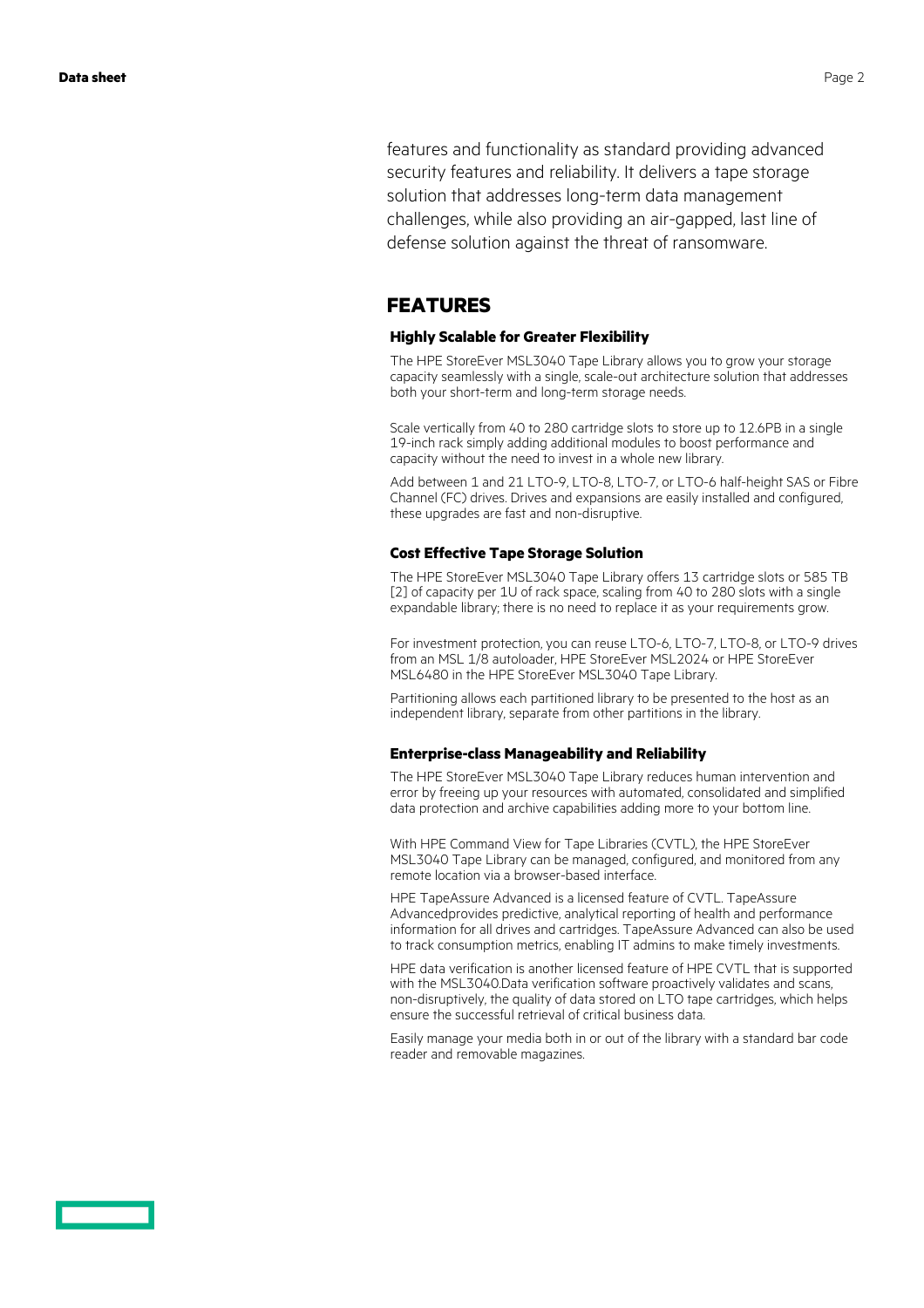#### **Reduce Risk with Advanced Security Features and Reliability**

The HPE StoreEver MSL3040 Tape Library provides the ultimate 'last line of defense' protection against the threat of ransomware for medium-sized businesses, as data stored on tape can be 'air-gapped' from the network. This means it is completely inaccessible to cyber attackers.

The HPE StoreEver MSL3040 Tape Library also offers multiple options to safeguard your data in the library or offsite with data encryption, depending on the requirements for policy, regulation, compliance, and centralized key management.

HPE secure manager license provides an additional level of security that lets you control access to the tape library by authorizing specific servers. It increases reliability by blocking disruptive traffic from unauthorized hosts to the library.

High availability path failover uses host drivers in conjunction with library and drive firmware to manage multiple paths across multiple SANs. It presents a single drive or robot path to applications and automatically transfer commands to an alternate path if the original one is lost.

# **Technical specifications HPE StoreEver MSL3040 Scalable Library Expansion Module**

| <b>Product Number</b>              | Q6Q63A                                                                                                                                                 |
|------------------------------------|--------------------------------------------------------------------------------------------------------------------------------------------------------|
| <b>Drive type</b>                  | LTO-9 Ultrium 45000<br>LTO-8 Ultrium 30750<br>LTO-7 Ultrium 15000<br>LTO-6 Ultrium 6250. Available with SAS and Fibre Channel interfaces               |
| Capacity                           | Up to 12.6 PB, maximum assuming 280 slots with LTO-9 compressed 2.5:1                                                                                  |
| <b>Host interface</b>              | 8 Gb/s Fibre Channel<br>6 Gb/s SAS (LTO-6, LTO-7, LTO-8)<br>12 Gb/s SAS (LTO-9)                                                                        |
| <b>Transfer rate</b>               | Up to 72.45 TB/hr with 21 LTO-9 drives compressed 2.5:1                                                                                                |
| <b>Number of cartridge slots</b>   | 40 slots for the base module<br>40 slots per expansion module<br>Scale from 40 to 280 slots in a fully expanded HPE StoreEver MSL3040 Tape Library     |
| <b>Encryption capability</b>       | <b>AES 256-bit</b>                                                                                                                                     |
| <b>Form factor</b>                 | 3U per module to a maximum of 21U                                                                                                                      |
| <b>Product Dimensions (metric)</b> | 13.3 x 48.2 x 87.3 cm (HxWxD)                                                                                                                          |
| Weight                             | The weight of each library varies somewhat based on the type and number of LTO tape drives and LTO<br>media contained in the configuration             |
| Warranty                           | 1-year parts, 1-year labor, 1-year onsite support coverage. For more warranty information refer to<br>https://h20564.www2.hpe.com/hpsc/wc/public/home. |